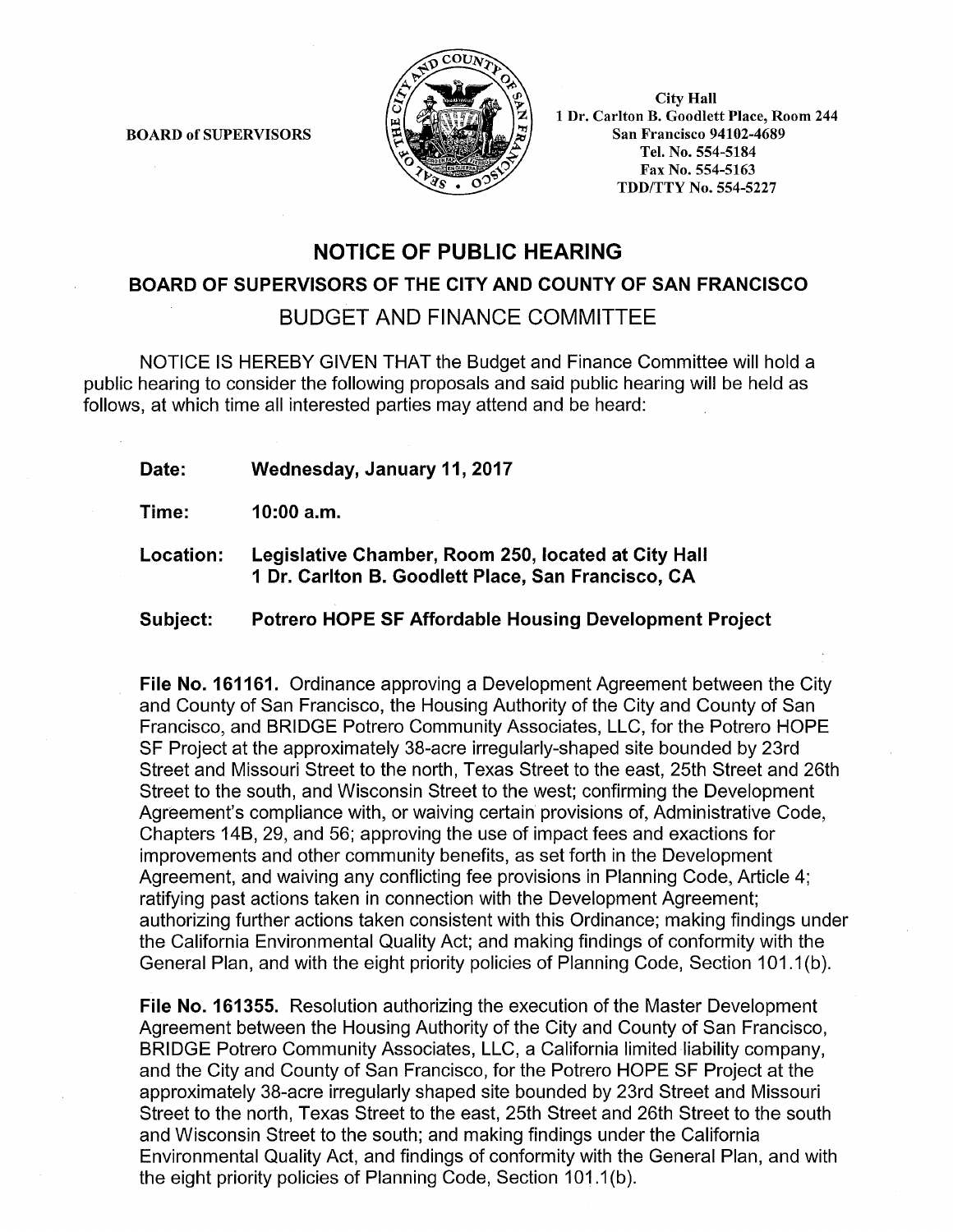In accordance with Administrative Code, Section 67.7-1, persons who are unable to attend the hearing on this matter may submit written comments to the City prior to the time the hearing begins. These comments will be made part of the official public record in this matter, and shall be brought to the attention of the members of the Committee. Written comments should be addressed to Angela Calvillo, Clerk of the Board, City Hall, 1 Dr. Carlton B. Goodlett Place, Room 244, San Francisco, CA 94102. Information relating to this matter is available in the Office of the Clerk of the Board. Agenda information relating to this matter will be available for public review on Friday, January 6, 2017.

llia br

~Angela Calvillo Clerk of the Board

DATED: December 28, 2016 PUBLISHED/MAILED/POSTED: December 30, 2016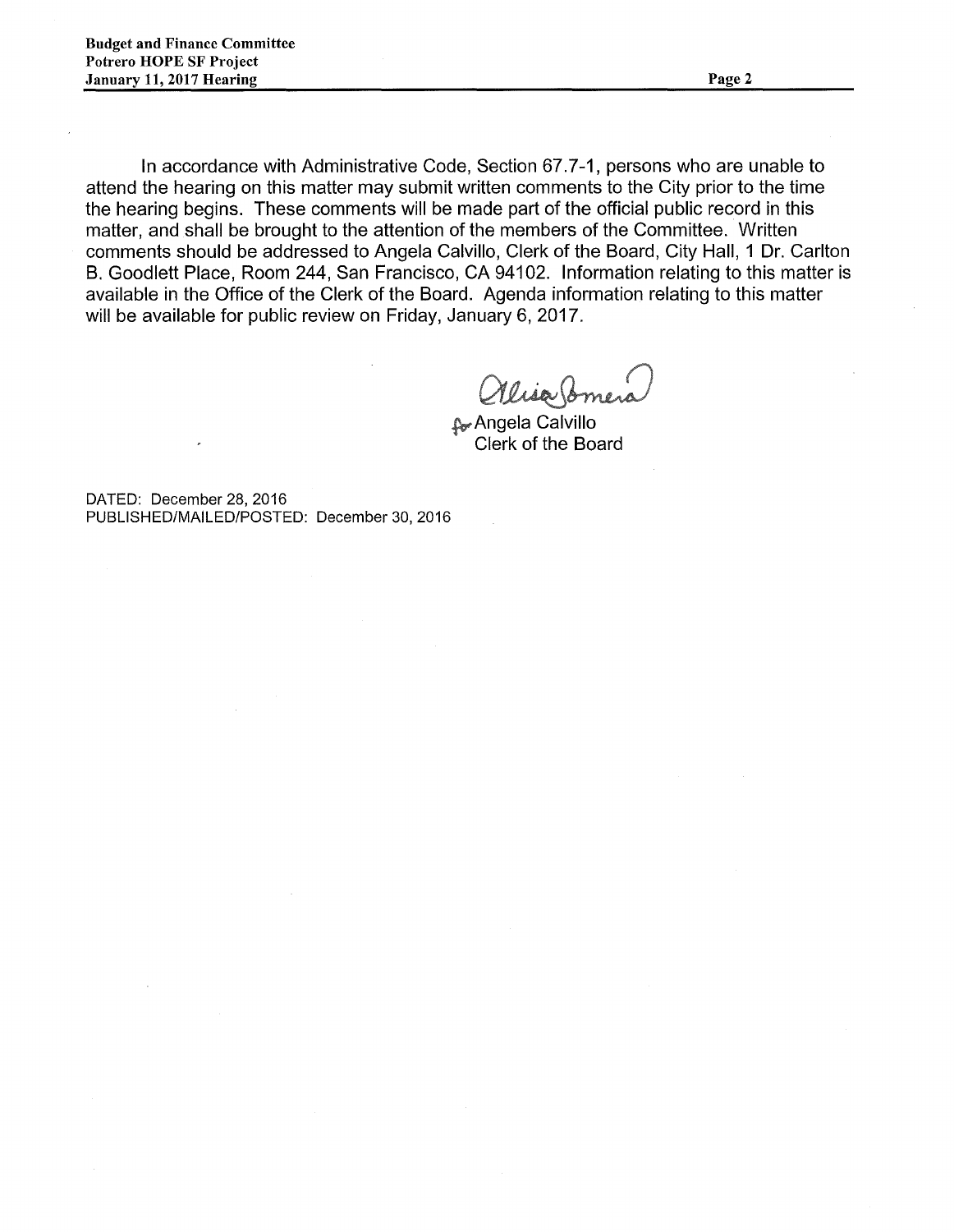### CALIFORNIA NEWSPAPER SERVICE BUREAU

### DAILY JOURNAL CORPORATION

Mailing Address: 915 E FIRST ST, LOS ANGELES, CA 90012 Telephone (800) 788-7840 I Fax (800) 464-2839 Visit us@ www.LegalAdstore.com

Alisa Somera CCSF BD OF SUPERVISORS (OFFICIAL NOTICES)<br>1 DR CARLTON B GOODLETT PL #244 1 DR CARL TON B GOODLETT PL #244 SAN FRANCISCO, CA 94102

## COPY OF NOTICE

Notice Type: GPN GOVT PUBLIC NOTICE Ad Description AS - Potrero HOPE SF Project

To the right is a copy of the notice you sent to us for publication in the SAN FRANCISCO EXAMINER. Thank you for using our newspaper. Please read this notice carefully and call us with ny corrections. The Proof of Publication will be filed with the County Clerk, if required, and mailed to you after the last date below. Publication date(s) for this notice is (are):

#### 12/30/2016

The charge(s) for this order is as follows. An invoice will be sent after the last in ence, and weitare under<br>date of publication. If you prepaid this order in full, you will not receive an invoice. Flie No. 161308, Ordina

EXM# 2961358 NOTICE OF PUBLIC<br>HEARINGS<br>BOARD OF SUPERVISORS<br>OF THE CITY AND<br>COUNTY OF SAN FRAN-<br>CISCO

NOTICE IS HEREBY GIVEN<br>THAT the following Commit-<br>tees will hold public hearings<br>to consider the following POTRERO<br>AFFORDABLE HOUSING<br>DEVELOPMENT PROJECT<br>and said public hearings will<br>be held as follows, at which<br>time all interested parties

may attend and be heard:<br>
LAND USE AND TRANS-<br>
PORTATION COMMITTEE<br>
MONDAY, JANUARY 9,<br>
2017 - 1:30 PM<br>
LEGISLATIVE CHAMBER, ROOM 250, CITY HALL<br>1 DR. CARLTON B.<br>GOODLETT PLACE, SAN

FRANCISCO, CA<br>
File No. 161160, Crdinance<br>
amending the Planning Code<br>
by amending the Zoning Map<br>
Sheets SU-08 and HT-08 in<br>
connection with the Potrer<br>
HOPE SF project; adopting<br>
findings under the California<br>
Environmen making findings of consis-<br>tency with the General Plan,<br>as proposed for amendment,<br>and the eight priority policies<br>of Planning Code, Section<br>101.1; and adopting findings<br>of public necessity, convenamending the General Plan<br>in connection with the<br>Potrero HOPE SF project; adopting findings under the<br>California Environmental<br>Quality Act; making findings<br>of consistency with the for amenament, and the policies of<br>eight priority policies of<br>Planning Code, Section<br>101.1; and adopting findings<br>of public necessity, conven-<br>ince, and welfare under<br>Planning Code, Section 340.<br>**EDUCET AND FINANCE<br>WEDNESD** 

ROOM 250, CITY HALL 1 DR. CARL TON B. GOODLETT PLACE, SAN

FRANCISCO, CA<br>File No. 161161. Ordinance approving a Development<br>Agreement between the City<br>and County of San Fran-<br>cisco, the Housing Authority<br>of the City and County of<br>San Francisco, and BRIDGE<br>Potrero Community Associates, LLC, for the<br>Potrero HOPE SF Project at<br>the approximately 38-acre<br>irregularly-shaped site bounded by 23rd Street and<br>Missouri Street to the north,<br>Texas Street to the east,<br>25th Street and 26th Street<br>to the south, and Wisconsin<br>Street to the west; confirming<br>the Development Agree-<br>waiving certain provisions of Agreement, and waiving any conflicting fee provisions in Planning Code, Article 4; ratifying past actions taken in<br>connection with the<br>Development Agreement; authorizing further actions<br>taken consistent with this<br>under the California<br>Environmental Quality Act;<br>Environmental Quality Act;<br>and making findings of<br>conformity with the General<br>plan, and with the General<br>plan, and with persons who are unable to attend the hearings on these matters may submit written comments to the City prior to the lime the hearings begin. These comments will be made part of the official public record in these matters, and shall be brought to the attention of the members of the Committee. Written comments should be addressed to Angela Calvillo, Clerk of the Board, City Hall, 1 Dr. Carlton B. Goodlett<br>Place, Room 244, San<br>Francisco, CA 94102.<br>Information relating to these<br>matters are available in the<br>Office of the Clerk of the<br>Board. Agenda information relating to these matters will<br>be available for public review<br>on Friday, Friday, January 6,<br>2017. - Angela Calvillo, Clerk<br>of the Board